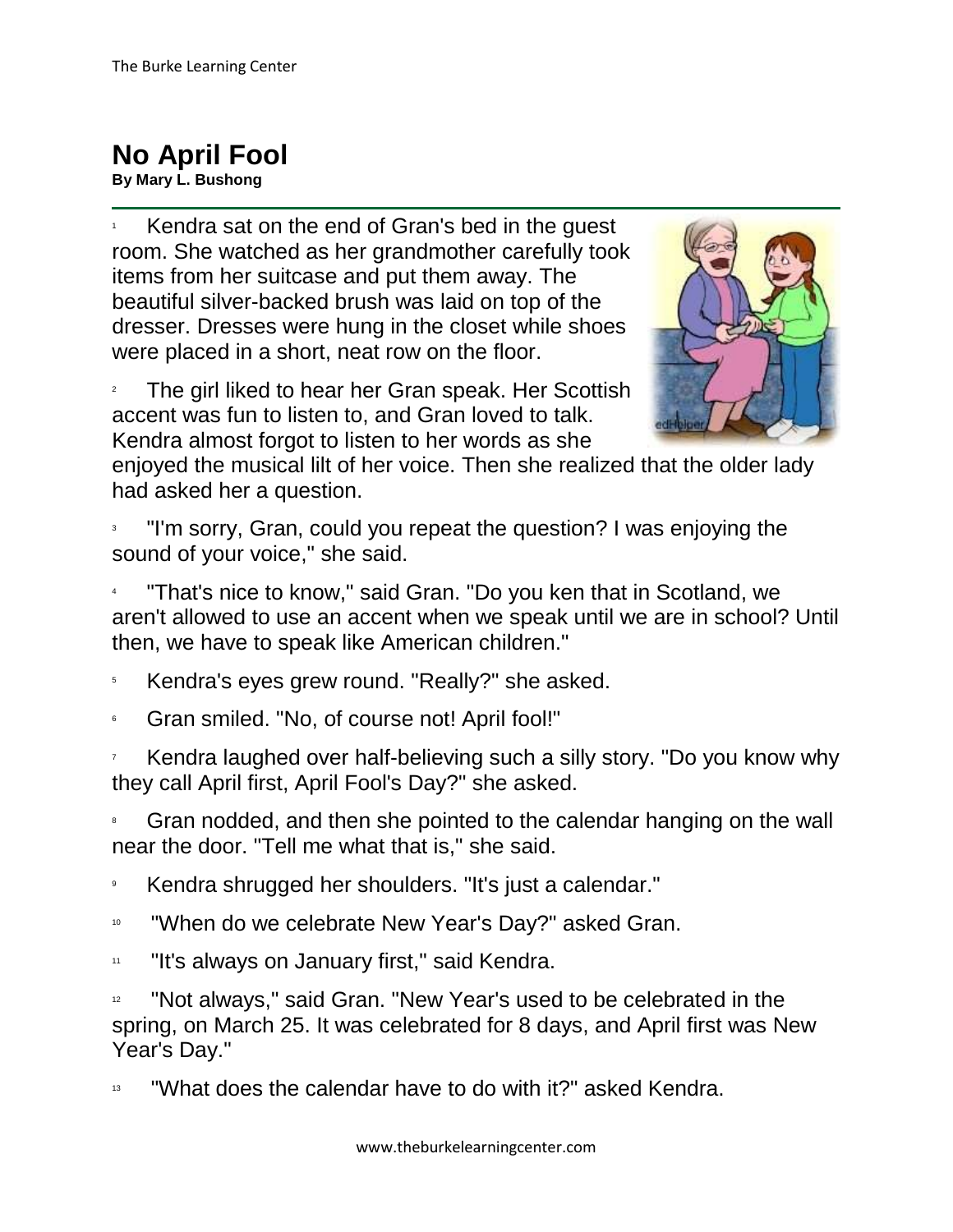14 "The new calendar was adopted in 1582. News traveled very slowly in those days, and it was hard to let everyone know that it had changed. Some people didn't believe it and refused to change to the new calendar. When they celebrated New Year's on April first, they were called…"

15 "April fools!" the two said together, laughing.

16 "That's when the joke playing started too. I guess they figured that if people were going to act like fools, they would treat them like fools."

17 "So, that's why we play tricks on people on April first?" asked Kendra.

18 Gran nodded. "In Scotland, we play tricks for two days. The second day is called Taily Day. Have you ever heard of someone wearing a sign on their back that says 'kick me'? That came from Scotland."

19 Kendra laughed out loud.

 $20$  "Do you think you could help me make up some good tricks to play on my friends?" asked Kendra.

21 "I'm sure we can come up with some real winners," said Gran with a wink.

**No April Fool**

Copyright © 2008 edHelper

Name \_\_\_\_\_\_\_\_\_\_\_\_\_\_\_\_\_\_\_\_\_\_\_\_\_\_\_\_\_ Date \_\_\_\_\_\_\_\_\_\_\_\_\_\_\_\_\_\_\_

| 1. What item did Gran lay on top of<br>the dresser?<br>CAD Her jewel case.<br><b>E</b> A silver comb.<br><b>C</b> A silver-backed brush.<br><b>I</b> Her false teeth. | 2. Why did Kendra like to listen to<br>her Gran?<br><b>E</b> She liked the words Gran<br>used.<br><b>E</b> She liked the sound of<br>Gran's voice.<br><b>C</b> She liked the stories Gran<br>told.<br><b>I</b> She liked the lilt in Gran's<br>voice. |
|-----------------------------------------------------------------------------------------------------------------------------------------------------------------------|-------------------------------------------------------------------------------------------------------------------------------------------------------------------------------------------------------------------------------------------------------|
| 3. When Gran used the word "ken"<br>she meant:<br>ር≜ି Know                                                                                                            | 4. Gran played an April Fool's joke<br>on Kendra.<br>False                                                                                                                                                                                            |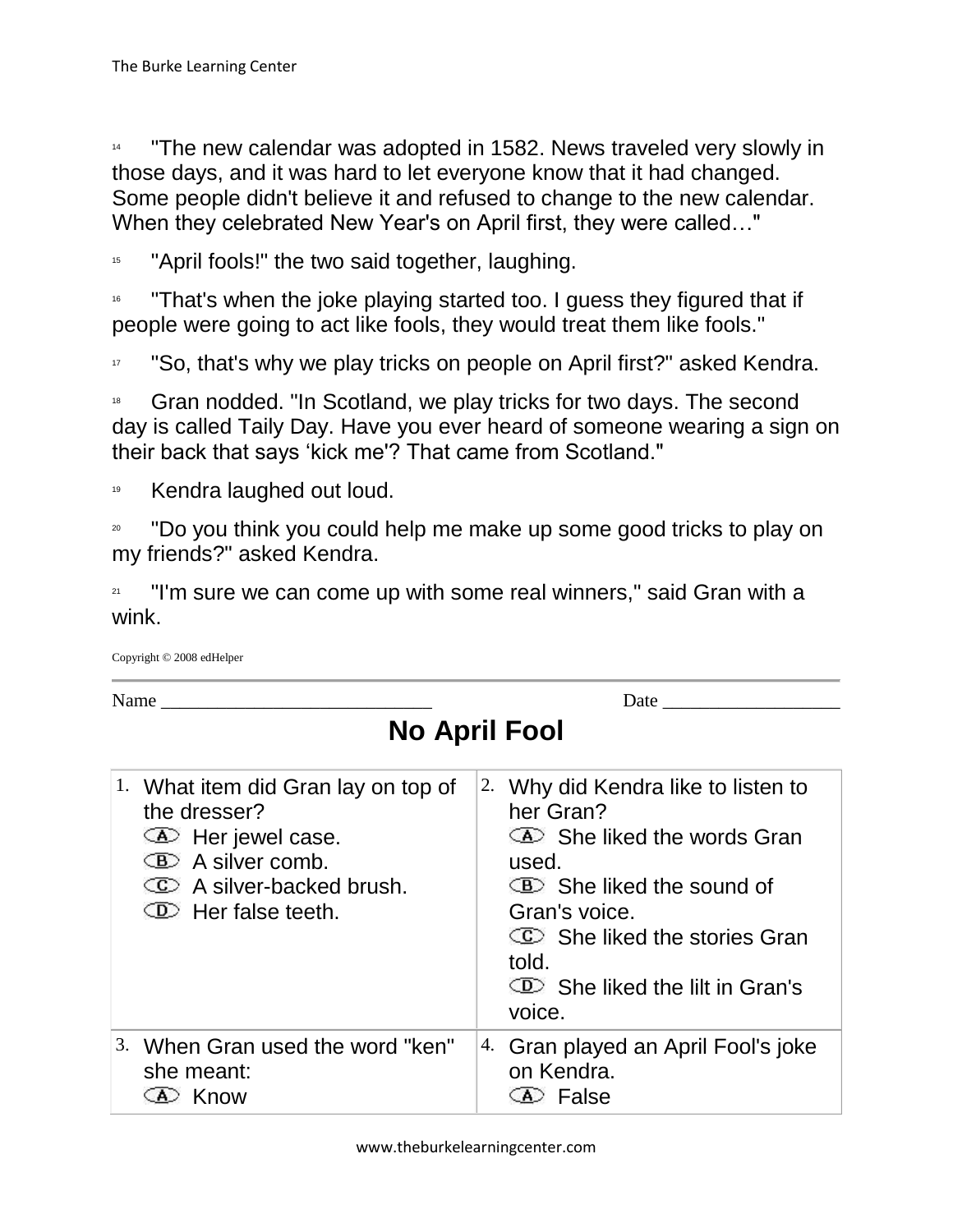| <b>E</b> Think<br><b>C</b> Understand<br>◯ Want                                                                                                                                                                                                                                     | <b>ED</b> True                                                                                                              |
|-------------------------------------------------------------------------------------------------------------------------------------------------------------------------------------------------------------------------------------------------------------------------------------|-----------------------------------------------------------------------------------------------------------------------------|
| 5. Why did people formerly<br>celebrate the New Year in the<br>spring?<br><b>EXPEDIA</b> People like to celebrate<br>more in the spring.<br><b>E</b> Spring had nicer weather.<br>$\circled{C}$ It was a new growing<br>season.<br><b>Exerything is new again in</b><br>the spring. | <sup>6.</sup> People did not laugh at those<br>who refused to adopt the new<br>calendar.<br><b>A</b> False<br><b>E</b> True |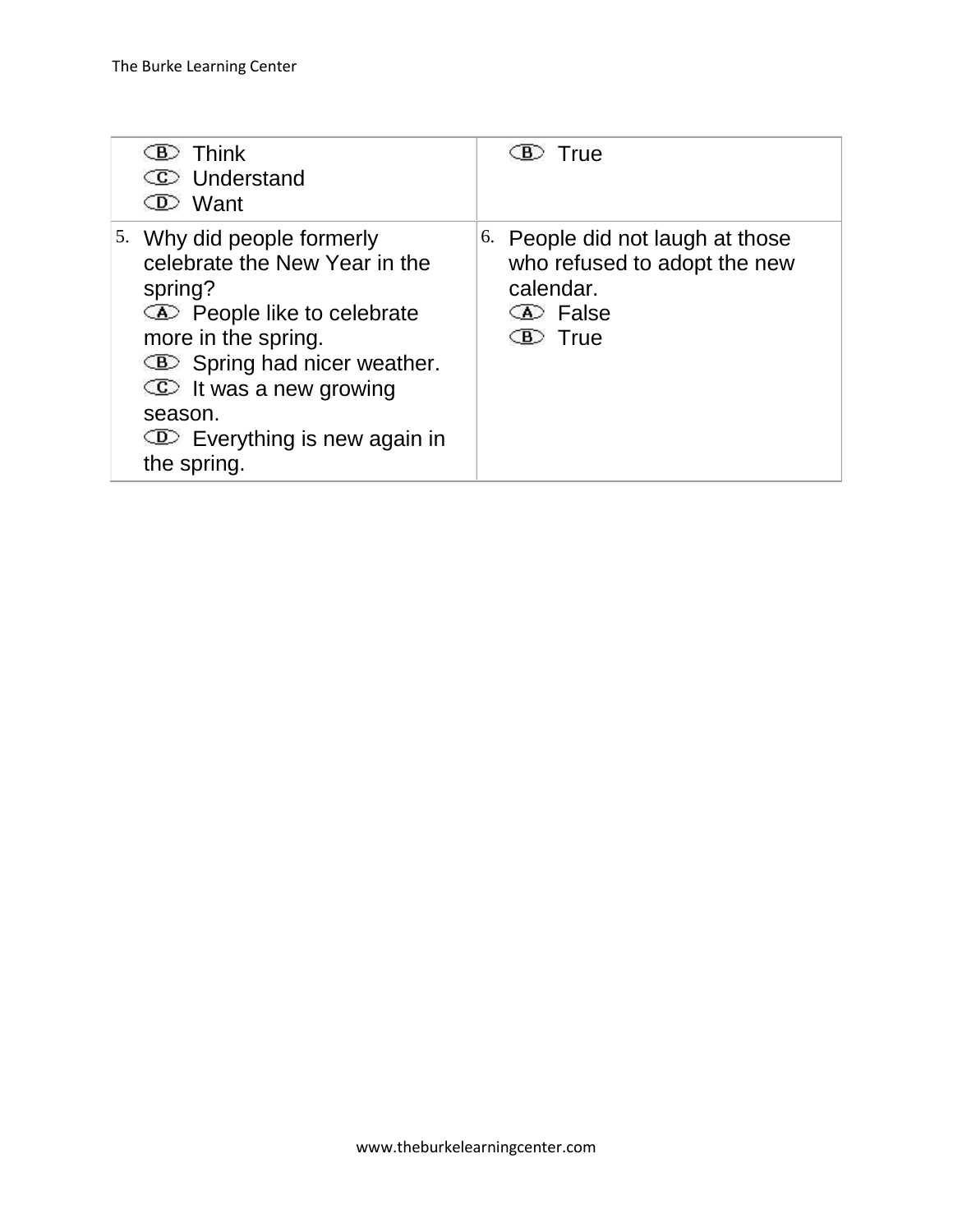| Name                                                                               | Date                                                                                                                                                                                     |  |  |  |  |
|------------------------------------------------------------------------------------|------------------------------------------------------------------------------------------------------------------------------------------------------------------------------------------|--|--|--|--|
| <b>No April Fool</b>                                                               |                                                                                                                                                                                          |  |  |  |  |
| 7. Why do you think a new calendar<br>(the one we use now) was<br>adopted in 1582? | 8. What day do they celebrate in<br>Scotland right after April Fool's<br>Day?<br><b>Example 2</b> Practical Joke Day<br><b>E</b> Kick Me Day<br><b>C</b> Taily Day<br><b>ID</b> Daft Day |  |  |  |  |